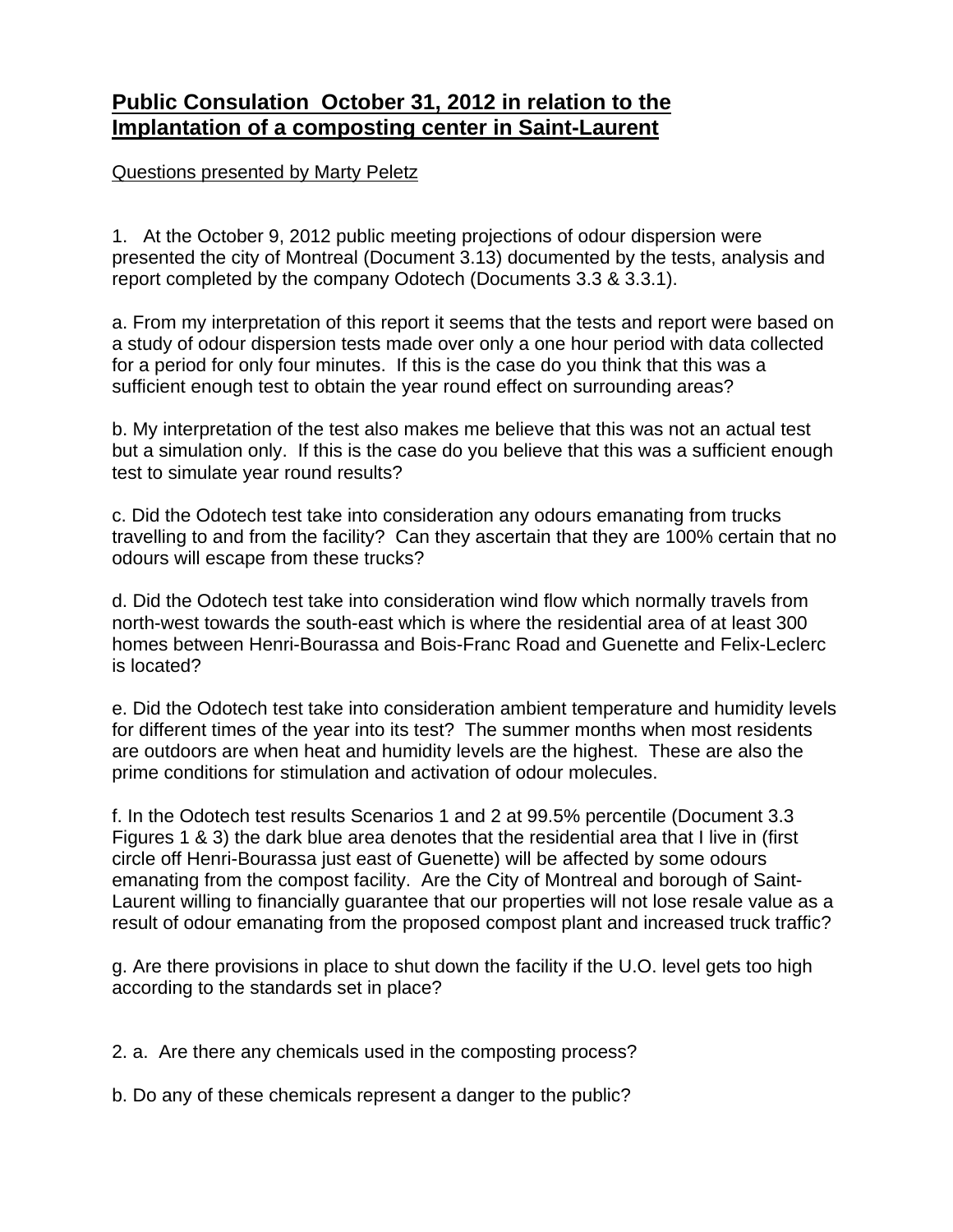- c. Are any of these chemicals considered "controlled substances"?
- d. Could the public be provided with the WHMIS (SIMDUT) material safety data sheets (MSDS) for these products?
- 3. a. If any chemicals are used in the composting process are any of them flammable? (N.B. Disregard 3. b. through 3. d. if no chemicals are flammable)
- b. Please describe the risk of fire if any in the composting process.
- c. If a fire does break out please outline the potential risk to the surrounding business and residential community.
- d. What would be the evacuation perimeter in the case of a major fire?

4. The documentation provided to the public does not make it clear whether the treated compost is stored inside or outside the facility. Can you please clarify this?

5. It is stated in Document 3.13 that most truck traffic would take place between Monday through Friday and most trips would be between 10 am to 3 pm.

a. It was stated in Document 3.8 that in October and November there would be 70 truck trips per day. It was later clarified that this figure represented only a one way trip and there would in fact be 140 trips per day. Therefore would you agree that during a 5 hour work day (10 am-3 pm) there would be a truck entering or exiting the facility every 2 minutes 8 seconds (300 min./140 trips) during October/November and every 4 minutes 32 seconds based on the yearly average of 66 trips/day (300 min./66 trips)?

b. No information has been provided on what happens to the organic material once it has been treated and can be used as compost. Would you project that the equivalent amount of vehicles would be required to remove the compost from the facility as it takes to deliver to the facility?

c. The truck traffic projections presented in Document 3.8 were misleading as they included only one way trips going to the facility. They are additionally misleading as they do not include vehicles picking up the treated compost. Why have they not been included and can a new traffic study be made?

If including vehicles picking up the compost is the approximately the same quantity as the vehicles that will be delivering the organic material to the facility then my time projections in Item 5.a above would be halved. Would you agree with my revised traffic projection of a truck entering and exiting the facility every 1 minutes 4 seconds in October and November and every 2 minutes 16 seconds based on the yearly average?

d. Regardless if the projected compost facility is to be a closed facility, based on the volume of trucks entering and exiting the facility every several minutes it seems to me that one or more of the many garage doors alternately be open nearly all the time. This